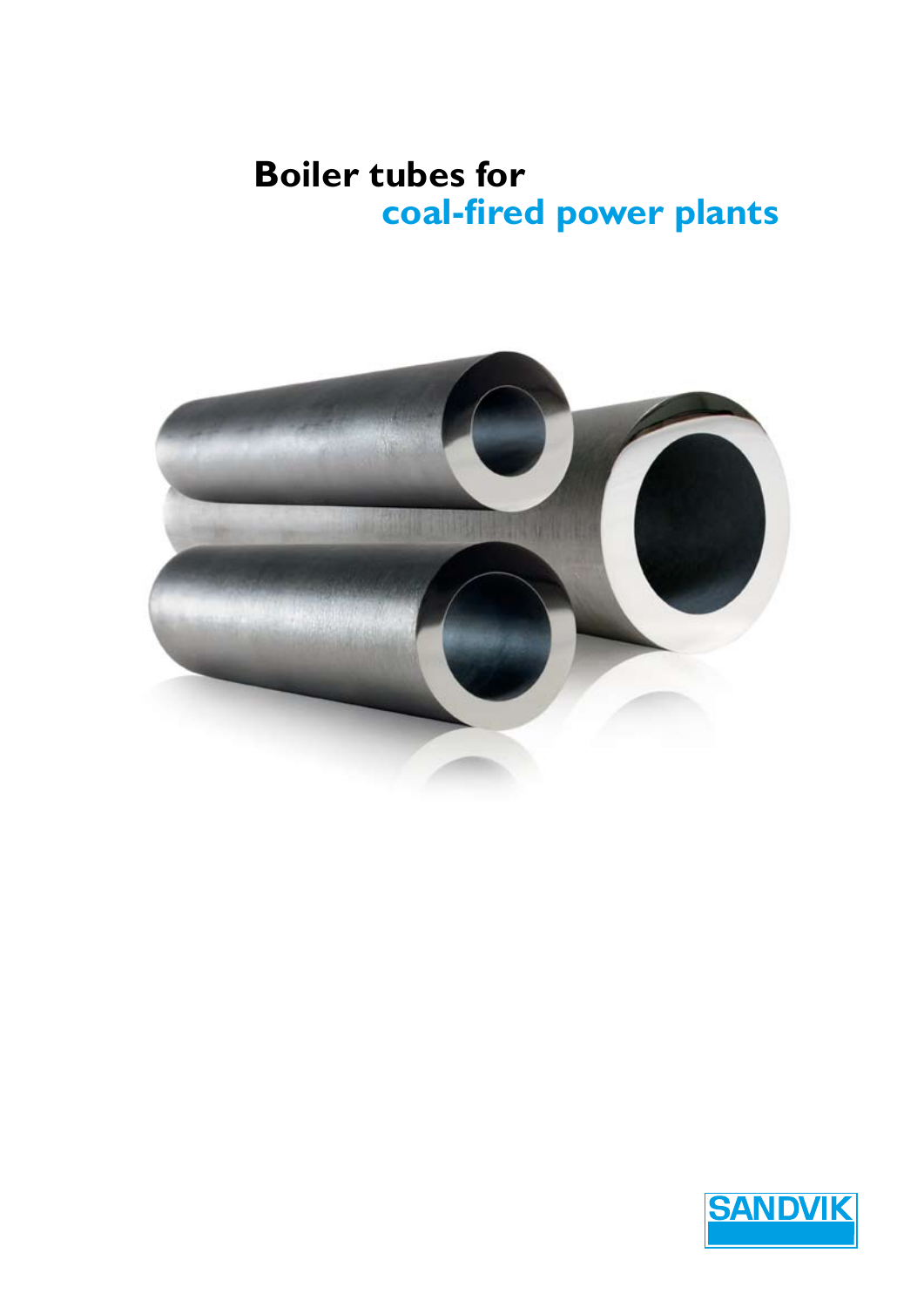

## **High quality stainless tubes for demanding applications**

*Sandvik is a well-established supplier of high quality stainless tubes for coal-fired power plants. We're also an active partner in the development of the next generation high-efficiency plants that require materials capable of withstanding increased pressures and temperatures.*

*Our research-driven and customer-oriented product development supports the industry's ambition to reduce carbon dioxide emissions from coal-fired power plants.* 

*We offer metallurgical expertise to take the technology forward.* 

*We offer consistent product quality that comes from controlling the entire steelmaking process, from steel melting to finished tube.*

*And last but not least, we offer application experience that comes from decades of partnership with leading companies around the world.*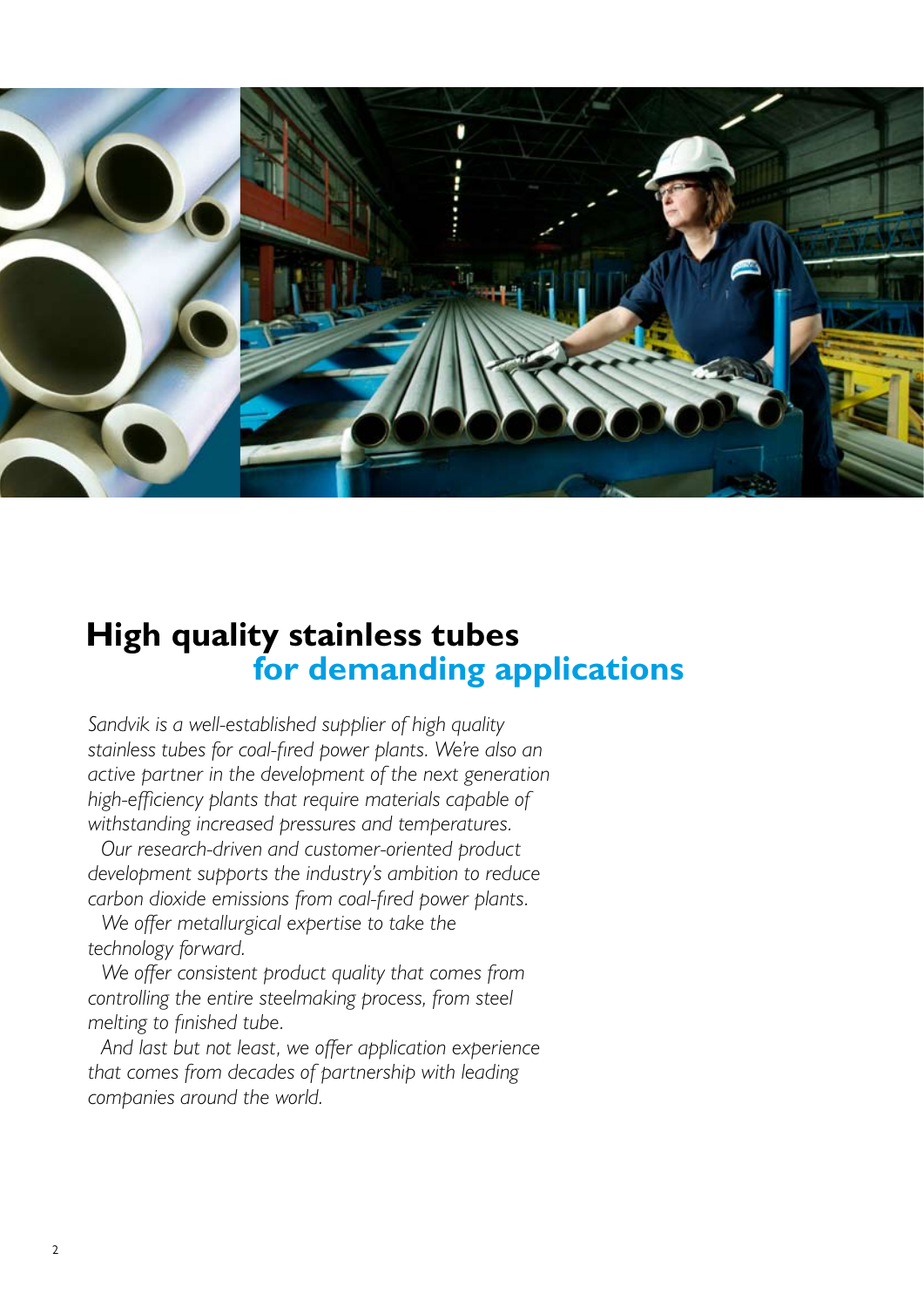### **Competitive products to a world in need of power**

The global demand for electricity is growing rapidly. New power generation will be based largely on coal, the fuel behind 40% of the world's production of electricity today. Coal reserves are more widely dispersed around the globe than other fossil fuels. Proven coal reserves will last more than 130 years at today's rates of production.

As one of the world's leading manufacturers of seamless stainless steel tube, Sandvik has a long and successful history as a tube supplier to the power generation industry. Together with our manufacturing and customer service expertise, this means that we can provide competitive solutions for the boiler industry of today – and tomorrow.





#### **World-class tube technology**

Positioned at the forefront of the development of advanced steels, we have been able to supply customers worldwide with competitive solutions to their challenges.

Sandvik's world leading position in composite boiler tubes demonstrates the abilities of our R&D.

The manufacturing method for composite tubes, where two different alloys are processed to make a single tube, was pioneered and developed by Sandvik. By combining materials optimized to withstand challenging corrosion conditions as well as maintaining high temperature strength, we have become the preferred supplier for recovery boilers in the pulp and paper industry.

#### **We turn customers into partners**

Sandvik is a research-intensive company. Much of our product development is carried out in close cooperation with customers and other companies. Sandvik takes on the challenge to develop new materials and solutions to provide constant improvements and to meet new demands. We take active part in development projects, such as the growing need for increased efficiency in the coal-based power industry.

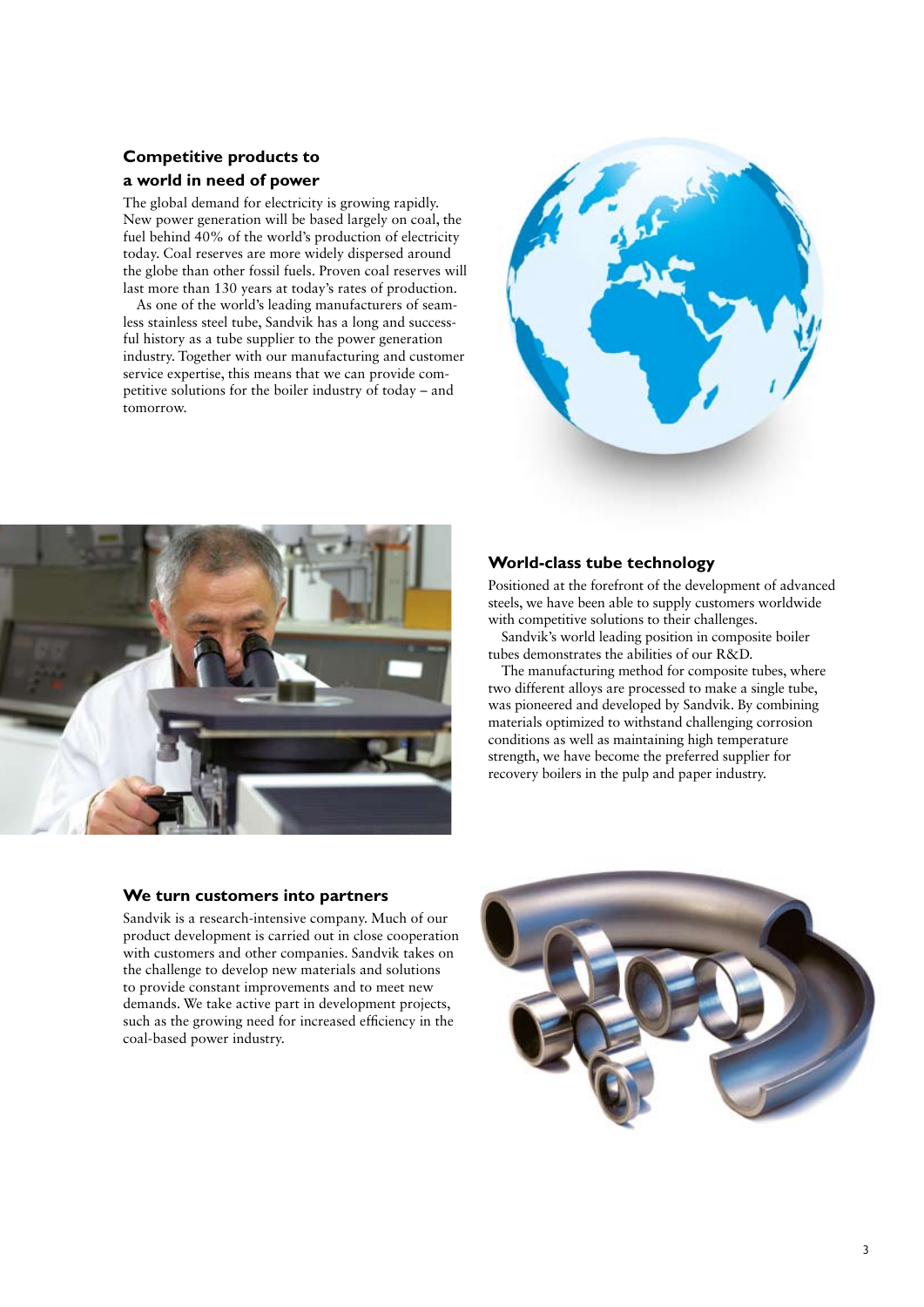## **Boiler tubes for today and tomorrow**

*Sandvik manufactures and delivers a broad range of austenitic seamless stainless steel tubes for today's boilers.* 

*High steel quality and close production control assure consistent tube quality.* 

*Sandvik is constantly improving tube material and production methods to comply with increasing demands on stainless steel tubes for power generation efficiency.* 

*Sandvik Sanicro® 25 - designed for use at material temperatures up to 700°C (1292°F) - is the latest Sandvik contribution to the development of the next generation coal-fired steam boilers for high efficiency power stations.*

4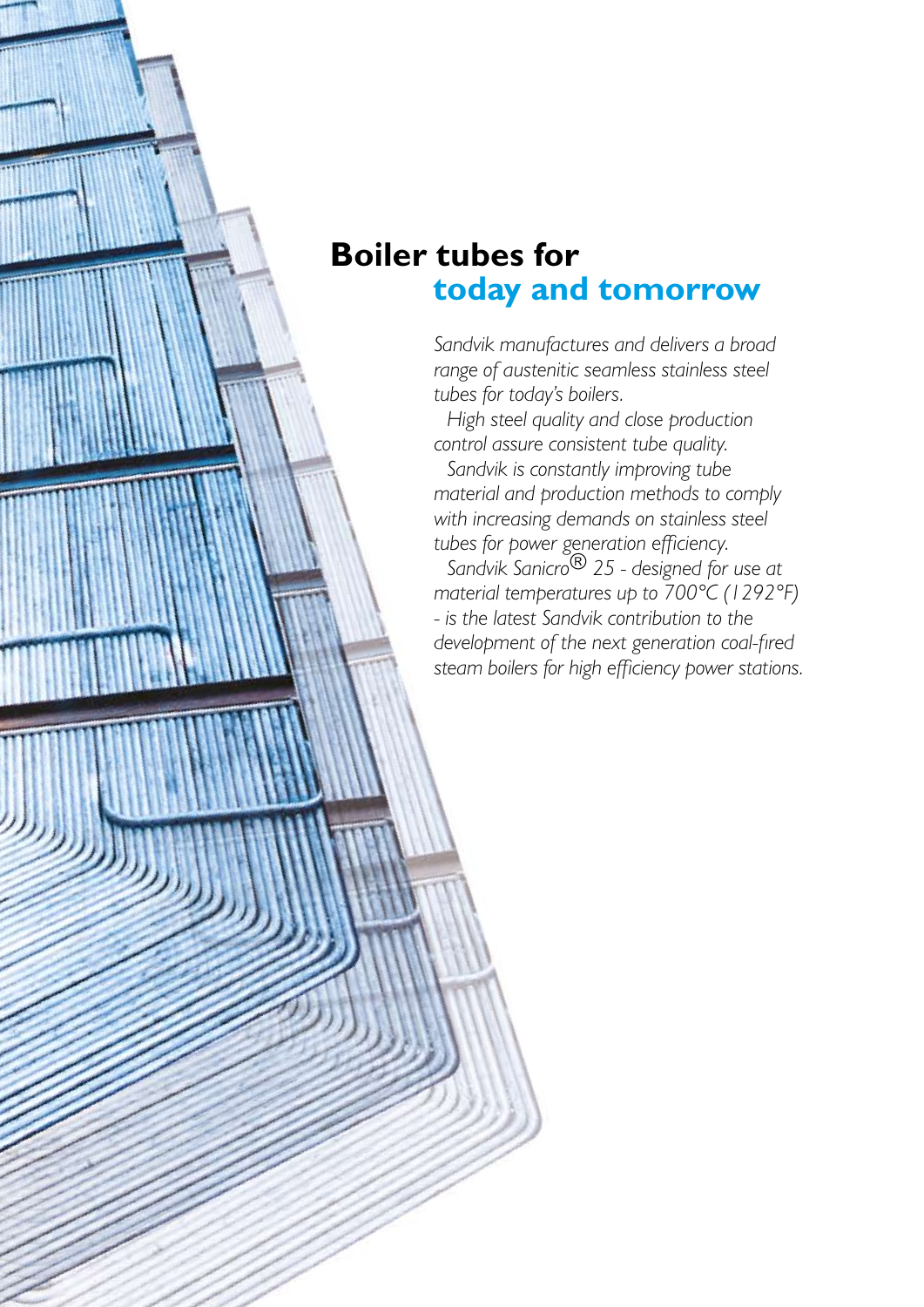#### **A solid range of austenitic grades**

Sandvik austenitic steel tubes for superheaters and reheaters are designed for demanding environments in today's coal-fired power boilers. The table below shows the grades that are produced. Apart from these grades,

other special grades are produced for particular customers or markets.

For more information and datasheets, please visit www.smt.sandvik.com/boiler

| <b>Sandvik</b>      | <b>EN 10216-5</b>   |                        | <b>US</b> standard |            | Germany    | <b>GB</b>                |
|---------------------|---------------------|------------------------|--------------------|------------|------------|--------------------------|
| grade               | <b>Steel number</b> | <b>Steel name</b>      | <b>ASTM TP</b>     | <b>UNS</b> | W.Nr.      | <b>BS</b>                |
|                     |                     |                        |                    |            |            |                          |
| 5R <sub>10</sub>    | 1.4948              | X6CrNi18-10            | 304H               | S30409     | 1.4301     | 304S51                   |
| 6R35                | 1.4940              | X7CrNiTi18-10          | 321H               | S32109     | 1.4878     | 321S51                   |
| 8R30H               | 1.4941              | X6CrNiTiB18-10         | -                  |            | 1.4941     | -                        |
| 6R44/8R40           | 1.4912              | X7CrNiNb18-10          | 347H               | S34709     | -          | 347S51                   |
| 8R41                | 1.4961              | X8CrNiNb16-13          | -                  |            | 1.4961     | -                        |
| Esshete 1250        | 1.4982              | X10CrNiMoMnNbVB15-10-1 | -                  | S21500     | $\star$    | 215S15                   |
| 3R69BT              | 1.4910              | X3CrNiMoBN17-13-3      | 316N               | S31651     | -          |                          |
| 6LR62               | 1.4401              | X5CrNiMo17-12-2        | 316H               | S31609     | 1.4401     | 215S51                   |
| 8R61                | 1.4918              | X6CrNiMo17-13-2        | (316H)             |            |            | -                        |
| 7RE10               |                     |                        | 310S/310H          | S31008/    | 1.4845     | $\overline{\phantom{0}}$ |
|                     |                     |                        |                    | S31009     |            |                          |
| Sanicro 31HT 1.4959 |                     | X8NiCrAlTi32-21        | (Alloy 800HT)****  | N08811/    | 1.4959     | <b>NA15(H)</b>           |
|                     |                     |                        |                    | N08810     |            |                          |
| Sanicro 41          | -                   |                        | (Alloy 825)****    | N08825     | 2.4858     |                          |
| Sanicro 28          | 1.4563              | X1NiCrMoCu31-27-4      | (Alloy 28)****     | N08028     | $1.4563**$ | $\overline{\phantom{0}}$ |
| Sanicro 25          | <b>PMA</b>          |                        |                    | S31035     | $***$      |                          |

Approved according to VdTÜV-Werkstoffblatt 520 \*

\*\* Approved according to VdTÜV-Werkstoffblatt 483

\*\*\* Approved according to VdTÜV-Werkstoffblatt 555

\*\*\*\* Common name



## **Superheater tubes for the next power plant generation**

As the strongest  $CO_2$ -emitting fossil fuel, coal has been questioned as a future fuel for power generation.

The power industry's answer is to push the technology in order to reduce, and in the future also capture  $CO_2$ emissions from power plants.

A large group of European power companies and equipment manufacturers have joined different R&D projects aimed at converting coal to power with an efficiency of more than 50% (compared to today's 35-45%). Sandvik has contributed to these '700 degrees technology' projects through the development of a new tube material, Sandvik Sanicro® 25. The ability to run a coalfired steam boiler at higher temperatures and pressures increases efficiency and reduces carbon dioxide emissions per kW of electricity produced.

Sandvik Sanicro® 25 combines high creep strength with oxidation resistance, structural stability, and good fabrication capability. Thanks to its excellent resistance in a coal ash environment, it is ideal for use in reheaters and superheaters.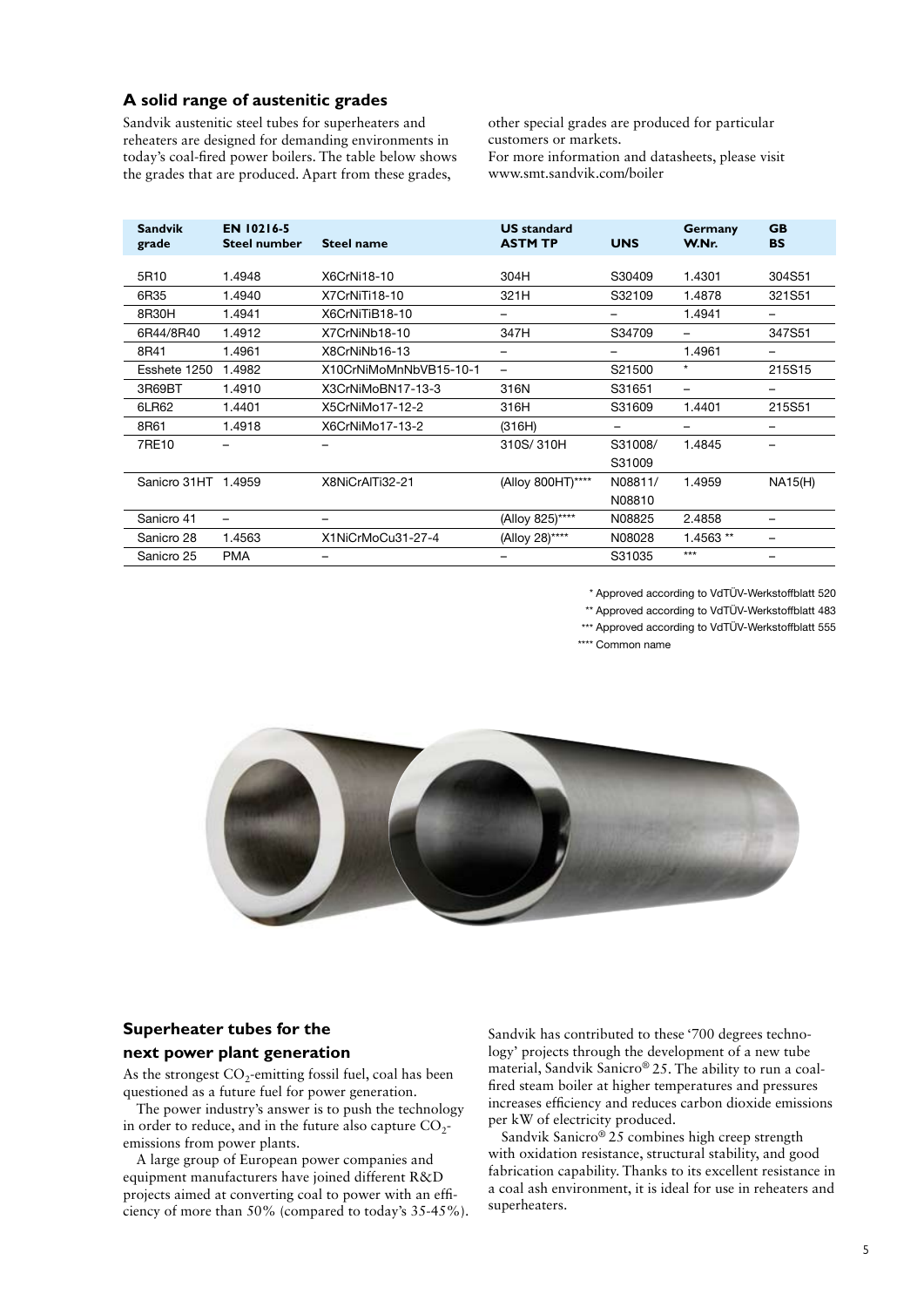

## **The resourceful tube supplier**

Sandvik Materials Technology controls the entire tubular steelmaking process – from the melt to the finished product. In our R&D center, 250 engineers are developing new materials and making improvements to existing products in order to satisfy new and future market needs.

Extensive development work together with power engineering companies, power utilities and other leading power companies reflects Sandvik's strong R&D focus. While developing new stainless steels, we ensure that compatible welding material is in place to enable sound and cost-efficient weld deposits.

As a Sandvik customer you are always supported by our local representatives as well as by our extensive resources in research and development.

#### **Sandvik Group**

The Sandvik Group is a global high technology enterprise with 50,000 employees in 130 countries. Sandvik's operations are concentrated on three core businesses: Sandvik Tooling, Sandvik Mining and Construction and Sandvik Materials Technology – areas in which the group holds leading global positions in selected niches.

#### **Sandvik Materials Technology**

Sandvik Materials Technology is a world-leading manufacturer of high value-added products in advanced stainless steels, special alloys, metallic and ceramic resistance materials, as well as medical implants and process plants.

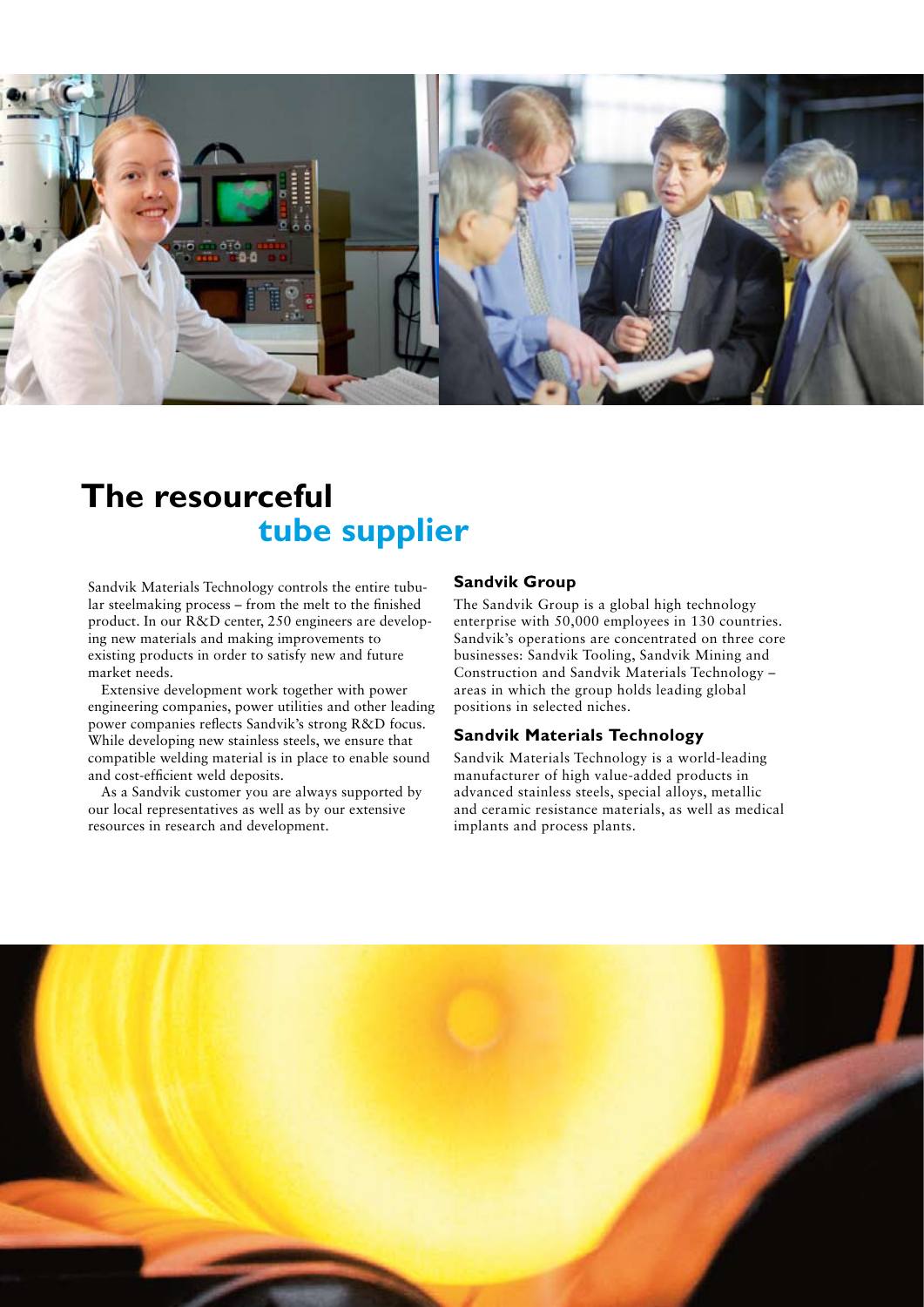### **Quality assurance**

Sandvik Materials Technology has Quality Manage ment Systems approved by internationally recognized organizations. We hold, for example, the ASME Quality Systems Certificate as a Materials Organization, approval to ISO 9001, ISO/TS 16949, ISO 17025, and PED 97/23/EC, as well as product approvals from TÜV, JIS and Lloyd's Register.

### **Environment, health and safety**

Environmental awareness, health and safety are inte gral parts of our business and are at the forefront of all activities within our operation. We hold ISO 14001 and OHSAS 18001 approvals.

7